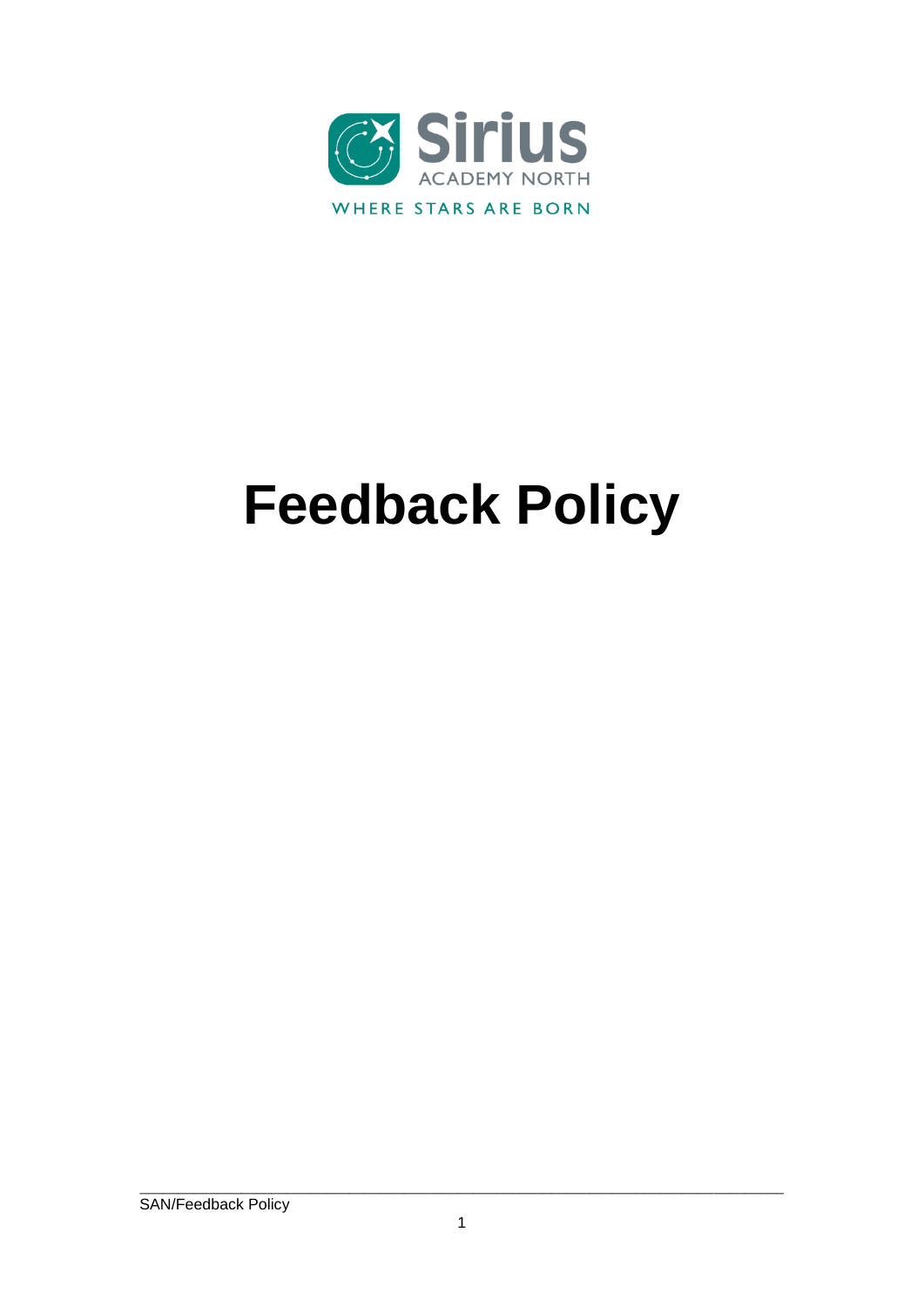# **Feedback Policy**

#### **1 Sirius Academy North seeks to implement assessment practices which:**

- 1.1 Strives for every student can improve.
- 1.2 Involves sharing challenging but achievable goals with students in order to motivate them towards producing high quality work and make progress.
- 1.3 Involves teachers and students in monitoring progress towards targets through reviewing and reflecting on assessment data.
- 1.4 Involves students in a broad range of assessment practices.
- 1.5 Provides constructive marking and diagnostic feedback to inform students of their next steps to ensure progression.
- 1.6 Gives praise and encouragement to demonstrate that teachers value students work through recognising what they do well.
- 1.7 Allows students to build up a realistic picture of their strengths and weaknesses and fosters a culture whereby it is acceptable to make mistakes, as they then learn from and remedy them.
- 1.8 Facilitates the monitoring of the effectiveness of teaching and learning.
- 1.9 Informs planning for progression.
- 1.10 Provides a record of past interactions for outside audiences.

#### **2 Assessment Procedures**

- 2.1 These can be found in the Assessment Recording and Reporting Policy.
- **3 Feedback (including marking) and Procedures (Appendix 1)**
- 3.1 Teachers are expected to give regular feedback in in order to address misconceptions and used to inform further planning, to assess progress and inform pupils of how to improve.
- 3.2 Every learning activity need not be marked in detail. At GCSE, for example, we would not expect to check notes, some BTEC Coursework cannot be marked due to final submission rules etc.
- 3.3 Assessment descriptors and criteria should be used to give regular feedback to students on how they can improve. Students should be able to articulate next steps in their learning.

\_\_\_\_\_\_\_\_\_\_\_\_\_\_\_\_\_\_\_\_\_\_\_\_\_\_\_\_\_\_\_\_\_\_\_\_\_\_\_\_\_\_\_\_\_\_\_\_\_\_\_\_\_\_\_\_\_\_\_\_\_\_\_\_\_\_\_\_\_\_\_\_\_\_\_\_\_\_\_\_\_\_\_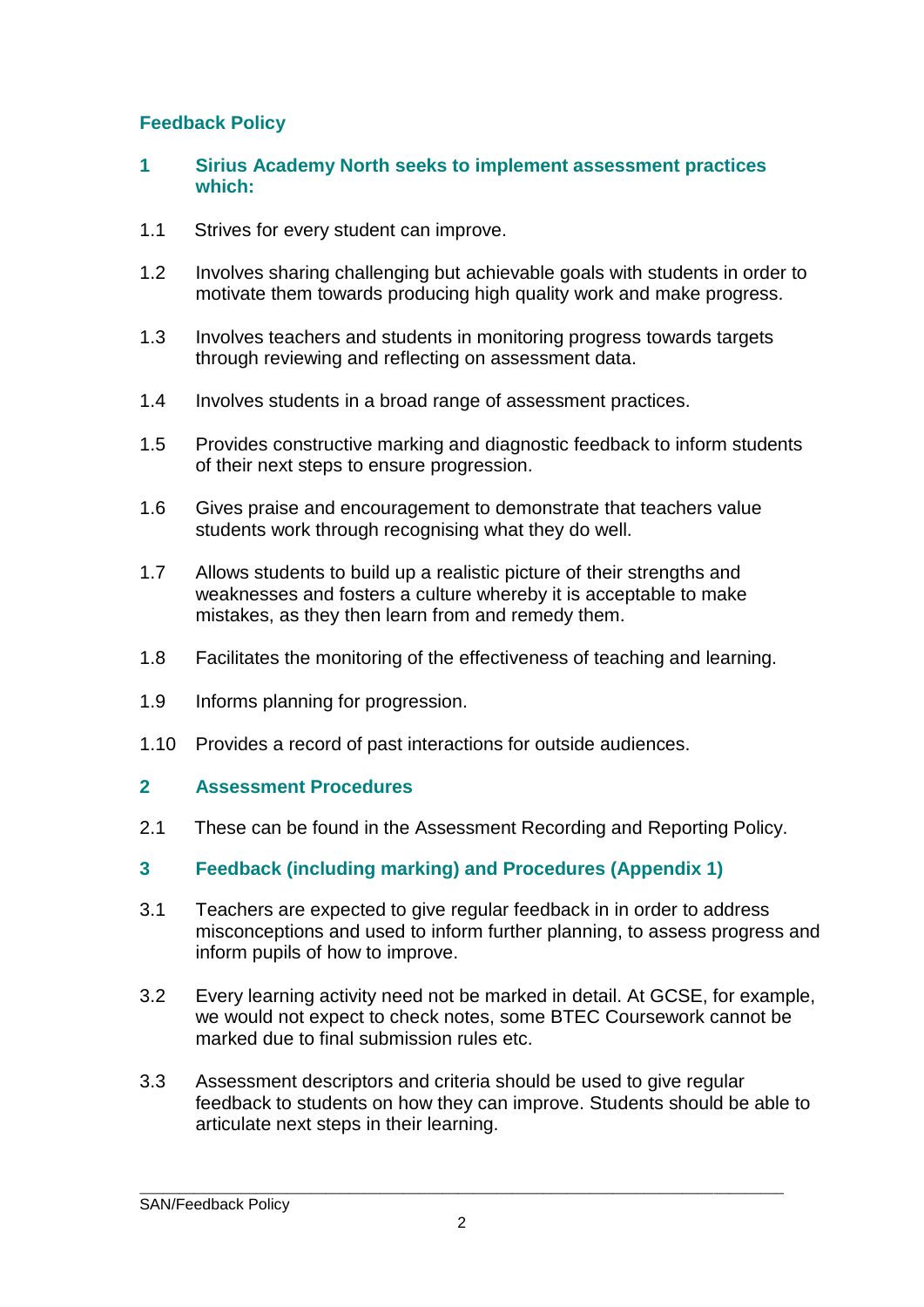- 3.4 Every individual spelling, grammar and punctuation error does not need correcting (Appendix 2). A limited number of key words (e.g. high frequency/subject specific terminology) should be corrected and students expected to copy the correct spellings. At GCSE level, errors should be identified, but students should correct them.
- 3.5 As a minimum requirement, teachers are expected to give the following types of feedback (refer to appending for further details):
	- Give live feedback within the lessons
	- Make explicit the use of criteria (KS3 descriptors and KS4 and KS5 mark schemes) to track progress
	- Green Pen (DIT) should be evident throughout book as a strategy to encourage students to improve their work
	- Mark for IMPACT (meaningful, manageable and purposeful)
	- Marking and moderating of formal tests across all year groups
	- Department Marking Policy

## **4 Data Collection Process**

4.1 These can be found in the Assessment Recording and Reporting Policy.

## **5 Celebrating Achievements and Reporting Home**

- 5.1 Following each Learning Cycle, Progress Summary Reports will be sent home to parents and carers showing teacher assessments, test scores, attitude to learning and homework.
- 5.2 In addition to progress summary reports, teachers are encouraged to feedback to parents, carers and students with additional commendations through:
	- Praise letters/postcards
	- Phone calls and text messages home should be sent home as appropriate
	- Rewards recorded electronically through Progresso
	- Exemplar student work and public exhibitions of Project Based Learning and practical/physical outcomes should be displayed and celebrated to support learning at the end of each project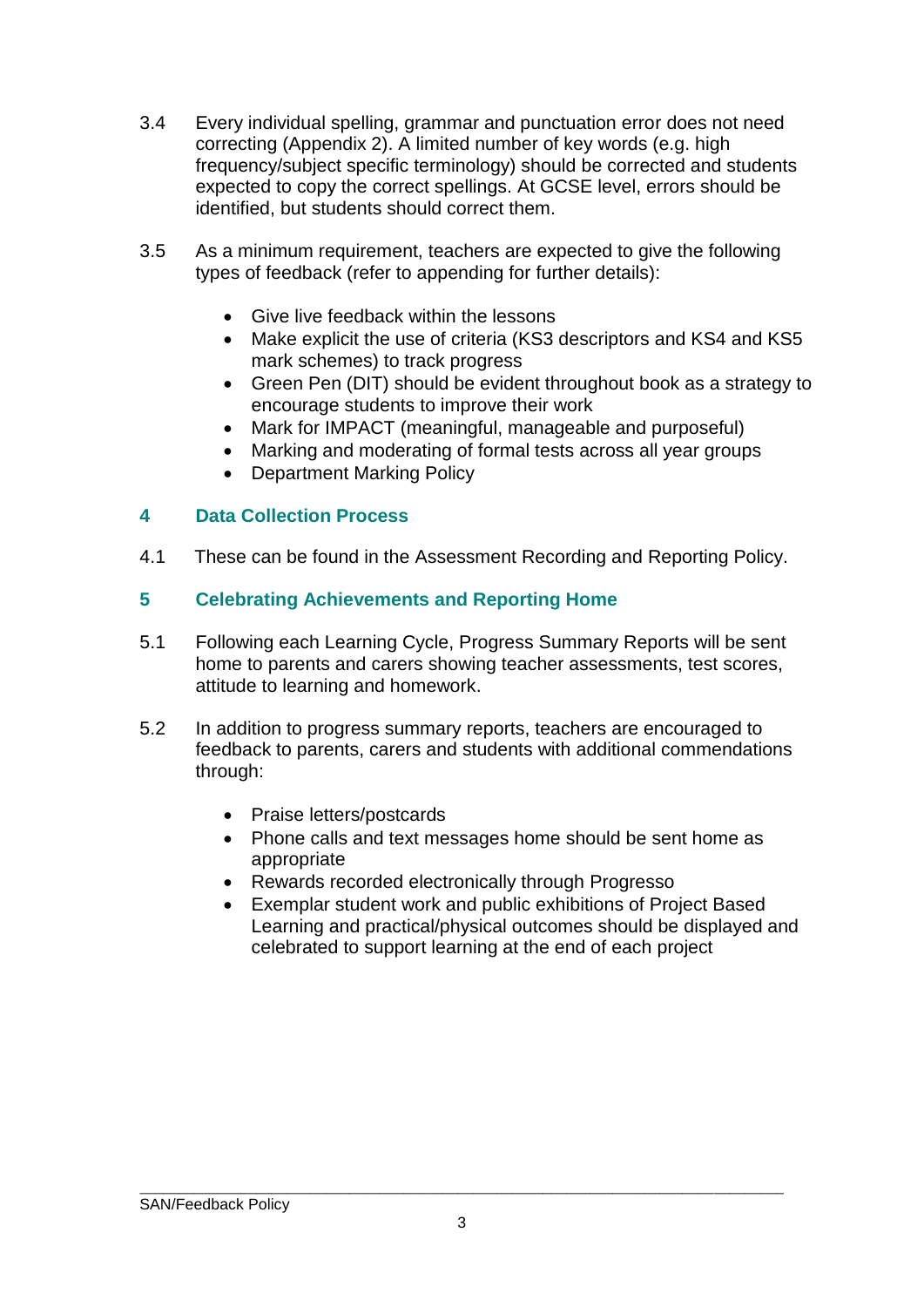# **Appendix 1**

## **1 Staff Non-Negotiables**

- 1.1 This is a basic (non-negotiable) expectation for all staff in order to meet the teacher standards, which include:
- 1.2 **Presentation to be of the highest standard**. Front of books should include:
	- Student name
	- Teacher name
	- Subject
	- Class/pathway
	- KS4 targets on the front of book

## 1.3 **Presentation and work in books is a reflection of:**

- Staff expectations
- Students attitude to learning (A2L) and behaviour

## 1.4 **Books should:**

- Have the student non-negotiables stuck in all books (inside cover)
- Book to be A4 size for every subject
- Ensure all student response to feedback is in Green Pen
- Have every new lesson beginning on a new page

# 1.5 **Quality of work/high expectations:**

- Teachers should give feedback to students which ensures the quality of work in books improves and progresses over time
- Non-negotiable discussion within lessons
- Teachers encourage quality of presentation and pride in work
- Amount of work produced in lesson and seen in books should be demanding and reflect high expectations
- Teachers should make use of the lesson fundamental strategies to ensure appropriate resources used to create challenging lessons
- Activities with a low level of challenge are not acceptable (e.g. word search, poster, cutting and colouring, copying out)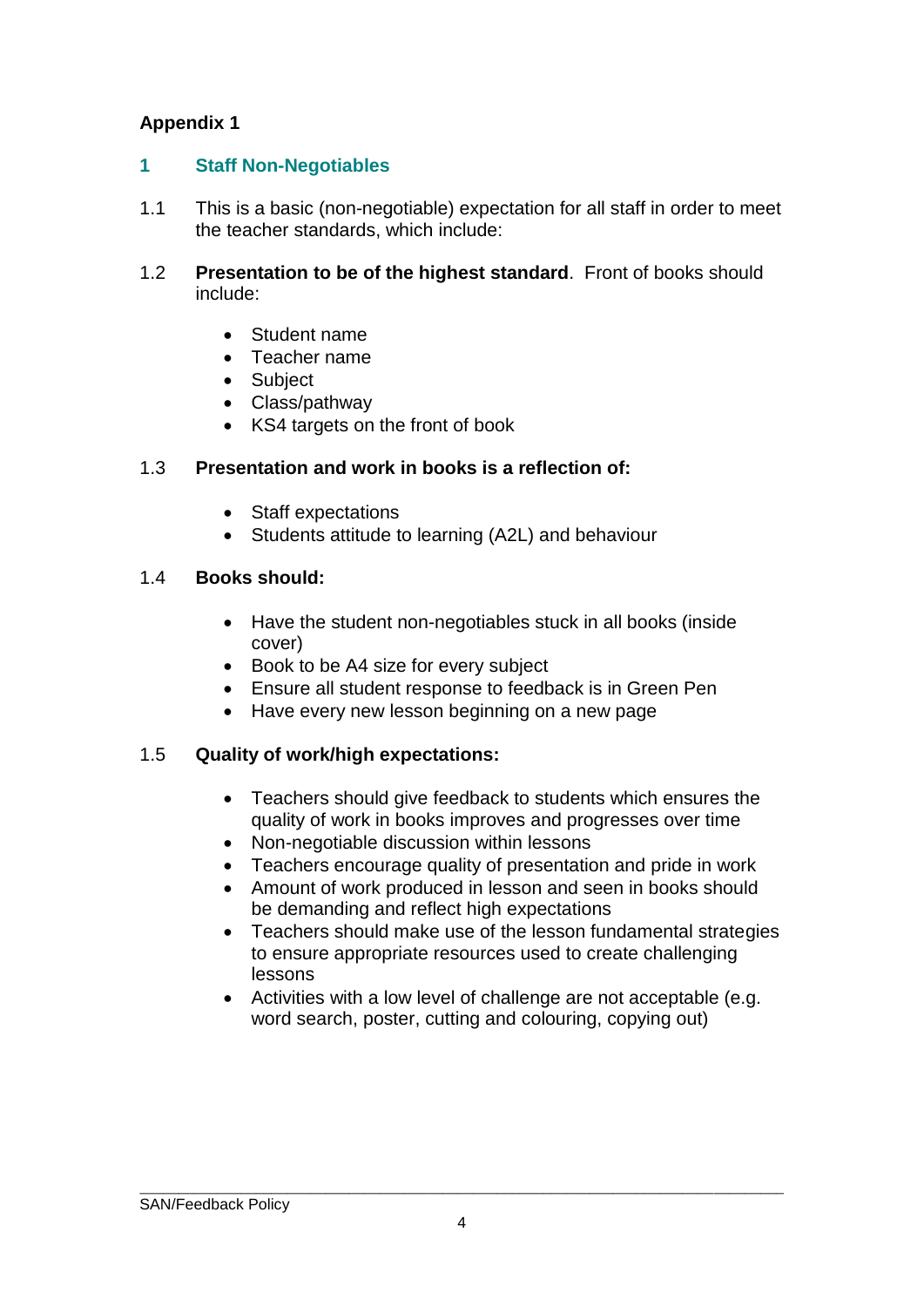# **2 All staff must; as a minimum Academy requirement:**

#### 2.1 **Give live feedback within the lesson:**

- Ensure students act on feedback and progress is made as a result
- Use specific strategies to give a variety of feedback (live, whole class, yellow box, dot, DIT)
- Live feedback should address misconceptions
- Instant feedback (i.e. questioning) to explicitly check learning has taken place
- Teachers should give whole class feedback to improve
- Teachers should give individual feedback where misconceptions occur and knowledge is not progressing sufficiently

#### 2.2 **Where appropriate using yellow box marking to:**

- Indicate where a student has failed to complete work and needs addressing
- Examples of yellow box should be where students have not answered all questions
- Not answered questions or tasks to reflect high expectations and depth of understanding
- Used as an indicator to 'zoom in' and expand on a section of work

#### 2.3 **Make explicit the use of criteria (KS3 descriptors and KS4 and KS5 mark schemes) to track progress:**

- Have the KS3 assessment descriptors stuck in student's books and clearly indicate where/when the students have achieved the criteria
- Have the KS4 and KS5 mark schemes and criteria available for students to clearly indicate where/when the students have achieved the criteria
- Students must consistently demonstrate against the criteria before it can be 'signed off' or acknowledged as achieved
- Evidence within the books should demonstrate how students have achieved the criteria (progress over time) and what they then need to do to improve
- The formative focus and feedback should be what students have done well (WWW) and what they need to do to improve (EBI) and this should directly correspond to the descriptors. WWW EBI diagnostic comments should be seen in books to support feedback